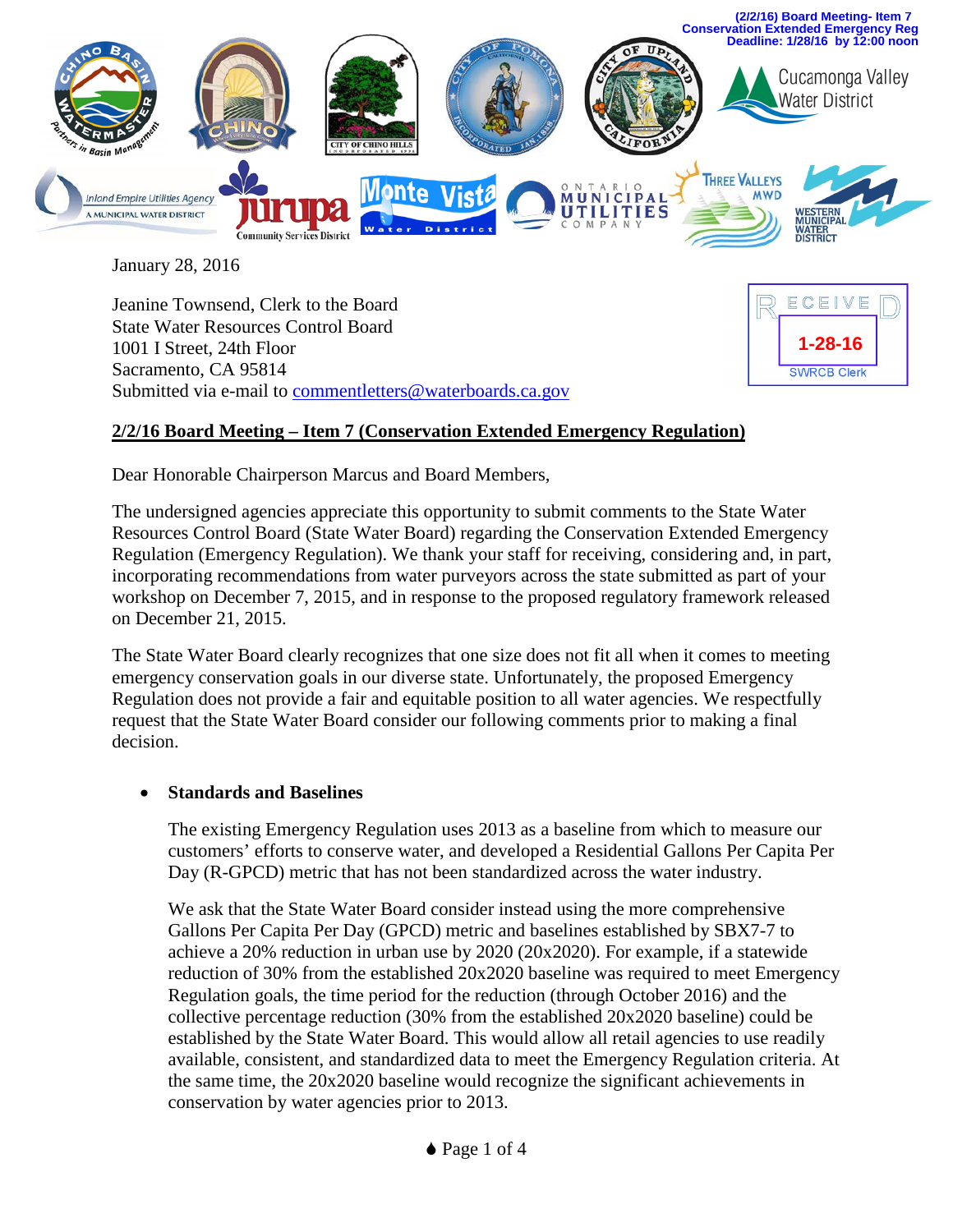Alternatively, the State Water Board may want to consider using the State's existing efficiency-based standard (55 GPCD indoors, 80% reference evapotranspiration outdoors) established by SBX7-7 and AB 1881. However, many water agencies lack land use data and enforcement authority, presenting challenges to implementation of this standard in the near-term.

**We respectfully request that the State Water Board consider using existing standards and baselines established by State legislation to measure conservation savings.** 

### • **Climate Adjustment**

We appreciate and support an adjustment to the existing regulations based on local climate conditions. Unfortunately, the proposed calculation excludes any adjustment for a significant portion of Inland Southern California, which is clearly an arid climate requiring higher levels of outdoor water use than coastal areas. Our being excluded from this adjustment – due to being 0.06% below the 5% threshold for adjustment – appears to conflict with the intent of the adjustment.

**We respectfully request that the State Water Board establish a climate adjustment calculation that recognizes the arid environment of Inland Southern California.** 

### • **Sustainably Managed and Stored Groundwater**

Our agencies collectively rely on the Chino Groundwater Basin for a majority of our water supply. The Chino Basin has been sustainably managed for nearly 40 years under a stipulated adjudication and the continued jurisdiction of the California State Superior Court. The fundamental basis for the adjudication is the establishment of a safe yield based on a long-term hydrology incorporating both wet and dry years. Additionally, we and our regional partners have invested hundreds of millions of ratepayer dollars to implement a physical solution to protect groundwater quality and maintain sufficient yields for all producing parties under all climate conditions, now and in the future.

Over the decades, Chino Basin producers have saved nearly 400,000 acre-feet of water stored in the groundwater basin which can be safely accessed during periods of extended drought. This stored water represents an investment of millions of dollars from local ratepayers as well as from State bond funds. By not recognizing this local drought-proof supply, the proposed Emergency Regulation nullifies the public's investment in sustainable groundwater management, and discourages future investment in local supplies that provide overall benefits to California.

Additionally, basin management programs are mandated pursuant to Santa Ana Regional Water Quality Control Board Basin Plan requirements and other Regional Board Orders that require the production of groundwater to achieve water quality objectives. Review will be undertaken as necessary to determine if continued implementation of Emergency Regulation mandates may place our agencies in jeopardy of violating Court and Regional Board Orders by causing the reduction of groundwater production.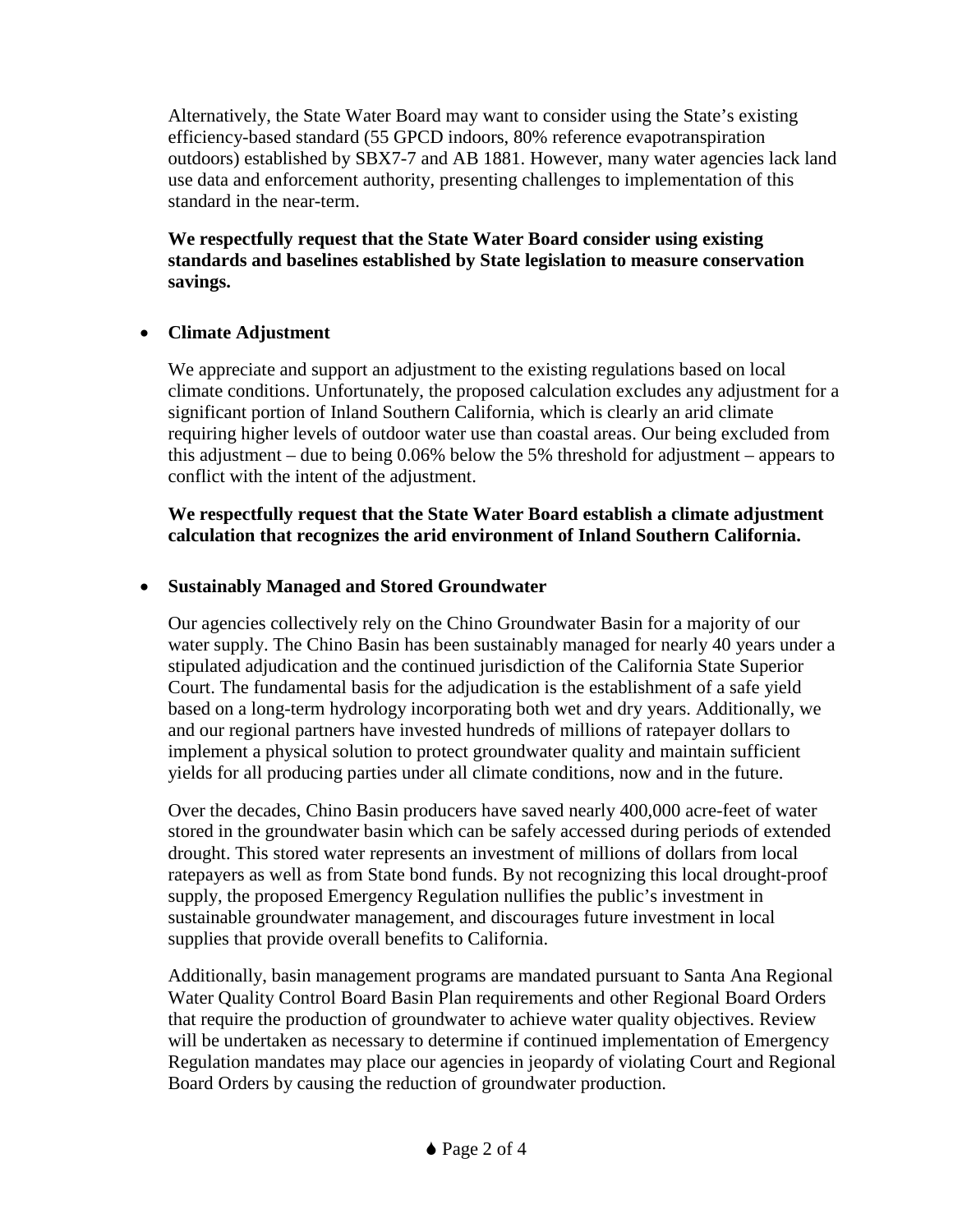**We respectfully request that the State Water Board provide for adjustments to recognize sustainable and Court-ordered groundwater management strategies, as well as locally stored groundwater.** 

#### • **Recycled Water**

Our agencies collectively have invested over \$250 million in ratepayer and State bond funds to develop local recycled water supplies. Since 2013, over 118,000 acre-feet of tertiary treated recycled water has been reclaimed and put to beneficial use in our region. This includes over 12,000 acre-feet of recycled water recharged in 2015 as a potable water supply, which directly offsets the need to replenish the groundwater basin with imported surface water. The State Water Board granted a permit to reclaim this water and put it to beneficial use, so by definition it is not a reduction in the supply available to another legal user or the environment. Therefore, we believe we should receive full credit for this drought-resilient source of supply as a portion of our potable water supplies.

#### **We respectfully request that the State Water Board ensure that all recycled water supplementation of potable supplies receive full credit as a drought-resilient source of supply.**

# • **Regional Compliance Approach**

Our agencies work closely together on groundwater management, local supply development, water use efficiency programming, and regional drought response. Many of us are members of a regional alliance for the purpose of compliance with SBX7-7 requirements. We believe a regional compliance approach is consistent with State water policy which supports regional approaches and solutions to water resource management issues – for instance, through the promotion and funding of integrated resource management plans and projects.

#### **We respectfully request that the State Water Board consider adding a regional compliance approach to the Emergency Regulation.**

# • **Adjustment for Measured Changes in Water Supply Conditions**

The proposed Emergency Regulation does not discuss adjustments for changes in statewide water supply conditions. The Department of Water Resources and other state agencies track water supplies across the state and use a number of measurements – snowpack, streamflow, reservoir storage, etc. – to determine drought conditions and supply predictions. Using these measurements, the State Water Board should be able to develop a transparent and science-based process for determining if demand reduction requirements continue to be justified as water supply conditions change.

#### **We respectfully request that the State Water Board develop a transparent process for determining whether water supply conditions continue to merit existing urban demand reductions.**